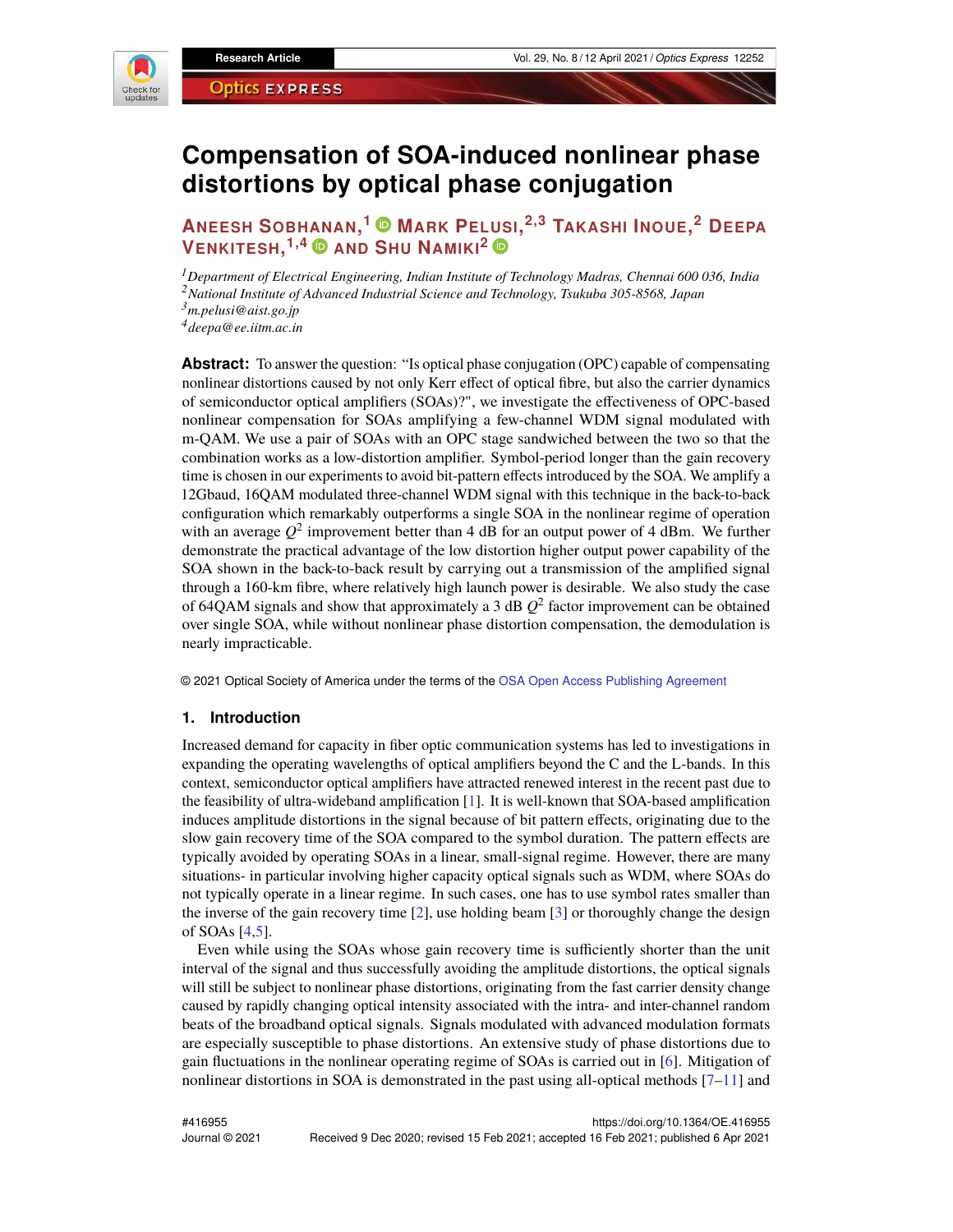through digital signal processing (DSP)  $[12–15]$  $[12–15]$ . The DSP techniques need consideration of computational complexity. Optimized operations of ultra-wideband SOAs for massive WDM channel counts are reported recently [\[1](#page-12-0)[,16\]](#page-13-0). Spreading the power of the optical field with a large number of independent channels greatly reduces the power fluctuations at the input, which in turn decreases the nonlinear distortions induced by the SOA [\[1\]](#page-12-0). However, for a few WDM channels, the power fluctuations can be large, resulting in a significant phase distortion [\[1,](#page-12-0)[16\]](#page-13-0). Thus, the utility of SOAs for amplification becomes questionable when only few WDM channels are operated, which is a plausible scenario in future short-distance/access and data center networks. Hence it is interesting to scrutinize a method for compensating the phase distortions suffered by fewer channel WDM signals with typical off-the-shelf SOAs.

In this work, we investigate the efficacy of optical phase conjugation (OPC) to reduce the nonlinear phase distortions from SOAs. We use an OPC stage sandwiched between a pair of commercial "nonlinear" SOAs (with a gain recovery time of <25 ps as per Kamelian SOA product specification sheet). The symbol-rate used in this study is 12 Gbaud, with a corresponding symbol period of 83 ps, which is slower than the gain recovery time. Thus, bit pattern effects are well suppressed in our study. In this SOA-OPC-SOA configuration, the combination of OPC and the second SOA, or OPC-SOA, serves to null the distortion from the first SOA. In other words, OPC-SOA is considered as a nonlinear compensator (NLC) and hence this configuration is referred to as SOA-NLC. Mid-span OPC method is well-known for compensating nonlinear distortion in long-distance optical fiber links arising from the Kerr effect [\[17–](#page-13-1)[19\]](#page-13-2). Modulation format agnostic optical phase conjugation has been demonstrated in the past using different nonlinear media such as highly nonlinear fibers (HNLFs) [\[20\]](#page-13-3), periodically poled lithium niobate waveguides [\[21\]](#page-13-4), silicon waveguides [\[22\]](#page-13-5), and SOAs [\[23,](#page-13-6)[24\]](#page-13-7). Here, we investigate the efficacy of OPC to compensate for the phase distortions due to an SOA. We generate the phase conjugate with a state-of-the-art HNLF, for the proof of principle experiment. We focus on the nonlinear phase distortions due to the dynamic changes in the gain of SOAs, where the bit-pattern effect is negligibly small.

Preliminary results of the back-to-back operation of the SOA-NLC scheme for a three-channel WDM system in 16QAM modulation was presented in our previous report [\[25\]](#page-13-8), where we compared its performance to that with single SOA at a specific SOA input power. The advantage of the scheme in a long link fiber transmission was also briefly discussed. In this paper, we first review the operating principle and identify the conditions under which the SOA-NLC scheme is expected to be beneficial, followed by a discussion of the details of the experimental setup. We specifically identify the regime of operation where the SOA-NLC scheme outperforms the single SOA. Further, the amplified signal from the SOA-NLC is transmitted through a 160 km fiber. Comparing its performance with that of an amplified signal from a single SOA, it is shown that the SOA-NLC outperforms the single SOA even in its linear operating regime. The benefit of the scheme is expected to be more pronounced in modulations with higher cardinality because of the corresponding decreased tolerable phase margin and hence we demonstrate this for 64QAM modulated WDM channels. These results along with the implementation of OPC in SOAs [\[25\]](#page-13-8), can be a promising technique for the 1.3  $\mu$ m amplifier solution in future.

#### <span id="page-1-0"></span>**2. Operating principle**

The block diagram explaining the working principle of the OPC-based nonlinearity compensation scheme is shown in Fig. [1.](#page-2-0) Representative constellation diagrams corresponding to 16QAM modulation, expected at the output of each stage are also shown. We convey the concept of this scheme using equations of a basic model, without describing the detailed theoretical models of SOA and its dynamics which can be found in [\[26\]](#page-13-9). The optical signal from the transmitter is the input to the first SOA and its output is expected to have gain, but with a distorted constellation as shown in the Fig. [1\(](#page-2-0)a). The output field of the first SOA  $E_i'(t)$ , assuming the envelope of the input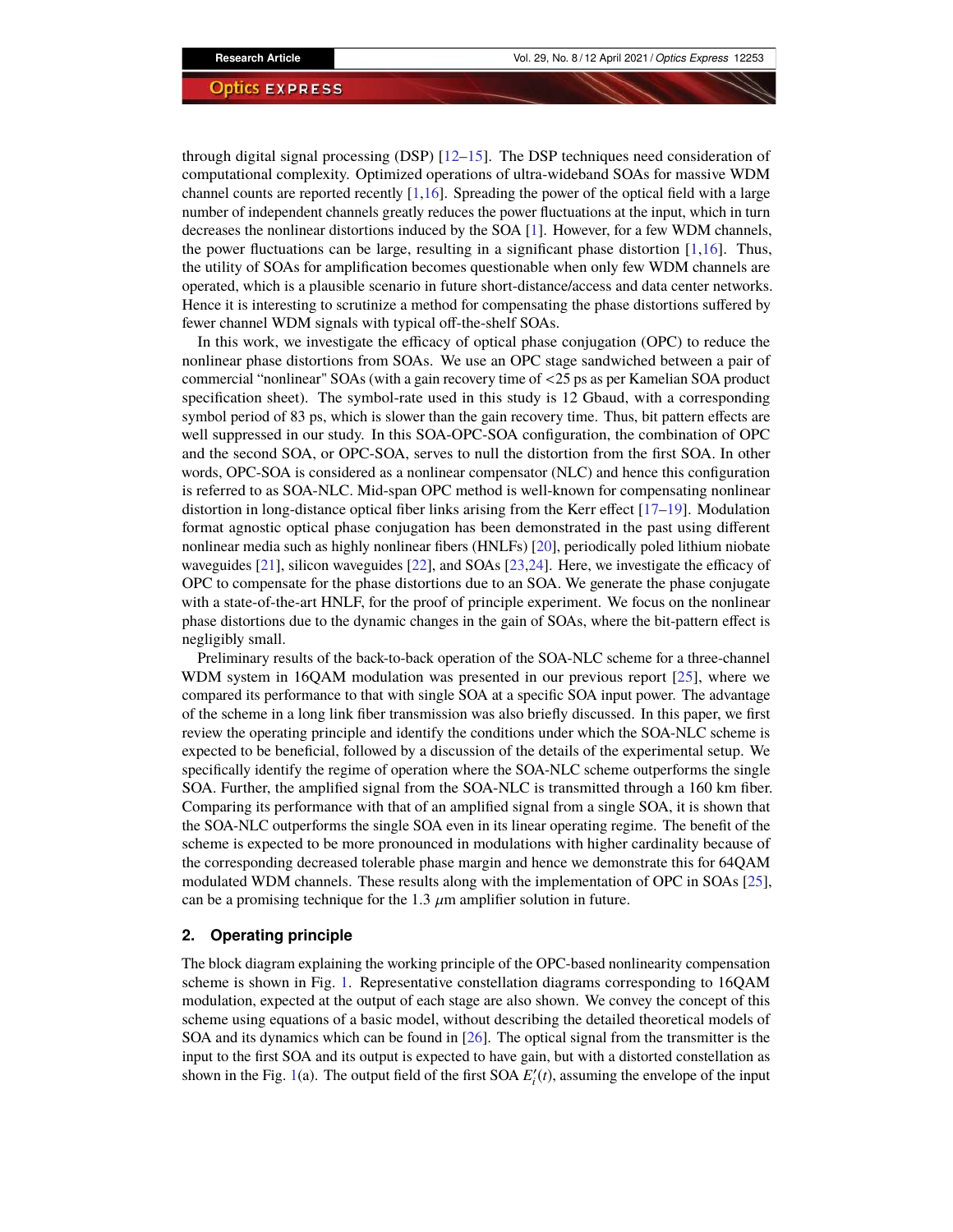is not distorted due to pattern effect, is represented as [\[1\]](#page-12-0),

$$
E'_{i}(t) = E_{i}(t) \exp\left[\frac{1}{2}(1 - j\alpha_{H1})h_{1}(t)\right],
$$
\n(1)

where,  $E_i(t)$  represents the electric field of the modulated input signal,  $\alpha_{H1}$  is Henry's linewidth enhancement factor,  $h_1(t)$  is the integrated gain coefficient and  $G_1 = \exp(h_1(t))$  the power gain of the first SOA. The above equation also ignores the wavelength dependence [\[27\]](#page-13-10) and the polarization dependence [\[28\]](#page-13-11) of the integrated gain coefficient  $h_1(t)$ . For the SOAs used in the experiment, we have independently verified that the difference in gain between the threewavelength channels used (with a uniform separation of 0.4 nm) is less than 0.5 dB and we have also used data modulated in a single polarization, which justify these assumptions. The influences of spectral hole burning, carrier heating and two-photon absorption, which can be found in [\[29\]](#page-13-12), are also not considered in the presented equations as those ultra-fast processes have a negligible effect in the symbol duration and the frequency separation of the WDM channels of our interest.



<span id="page-2-0"></span>**Fig. 1.** (a) Schematic of SOA-NLC with OPC sandwiched between two SOAs (b) power distribution map (in the ideal case) indicating the power levels and noise figure at the output of the SOA-NLC scheme.

Outside the small-signal regime, any time-dependent change in the amplitude of input signal results in a corresponding change in the gain, which in turn results in nonlinear phase modulation. As  $h_1(t)$  acts as homogeneously broadened gain shared by WDM channels, both self and crossphase modulation are present in a WDM system. To compensate the distortions due to such nonlinear phase modulation, we use an optical phase conjugation stage, followed by a second SOA. The electric field  $E_i^{'*}(t)$  at the OPC output, under ideal conditions, is written as:

$$
E_i^{'*}(t) = E_i^*(t) \exp\left[\frac{1}{2}\left(1 + j\alpha_{H1}\right)h_1(t) - \alpha_L\right],
$$
\n(2)

where  $E_i^*(t)$  denotes the conjugate of the electric field of the input signal,  $\alpha_L$  is the loss coefficient such that exp(−2α*L*) represents the loss at the OPC stage, depending on its conversion efficiency. Now the output field of the second SOA,  $E_o(t)$ , is given by:

$$
E_o(t) = E_i^{'*}(t) \exp\left[\frac{1}{2}\left(1 - j\alpha_{H2}\right)h_2(t)\right],
$$
\n(3)

where  $\alpha_{H2}$  is Henry's linewidth enhancement factor and  $h_2(t)$  is the integrated gain coefficient of the second SOA. For a very simplistic design approach to achieve nonlinear distortion compensation using two SOAs, we assume that both the SOAs have similar linewidth enhancement factor. For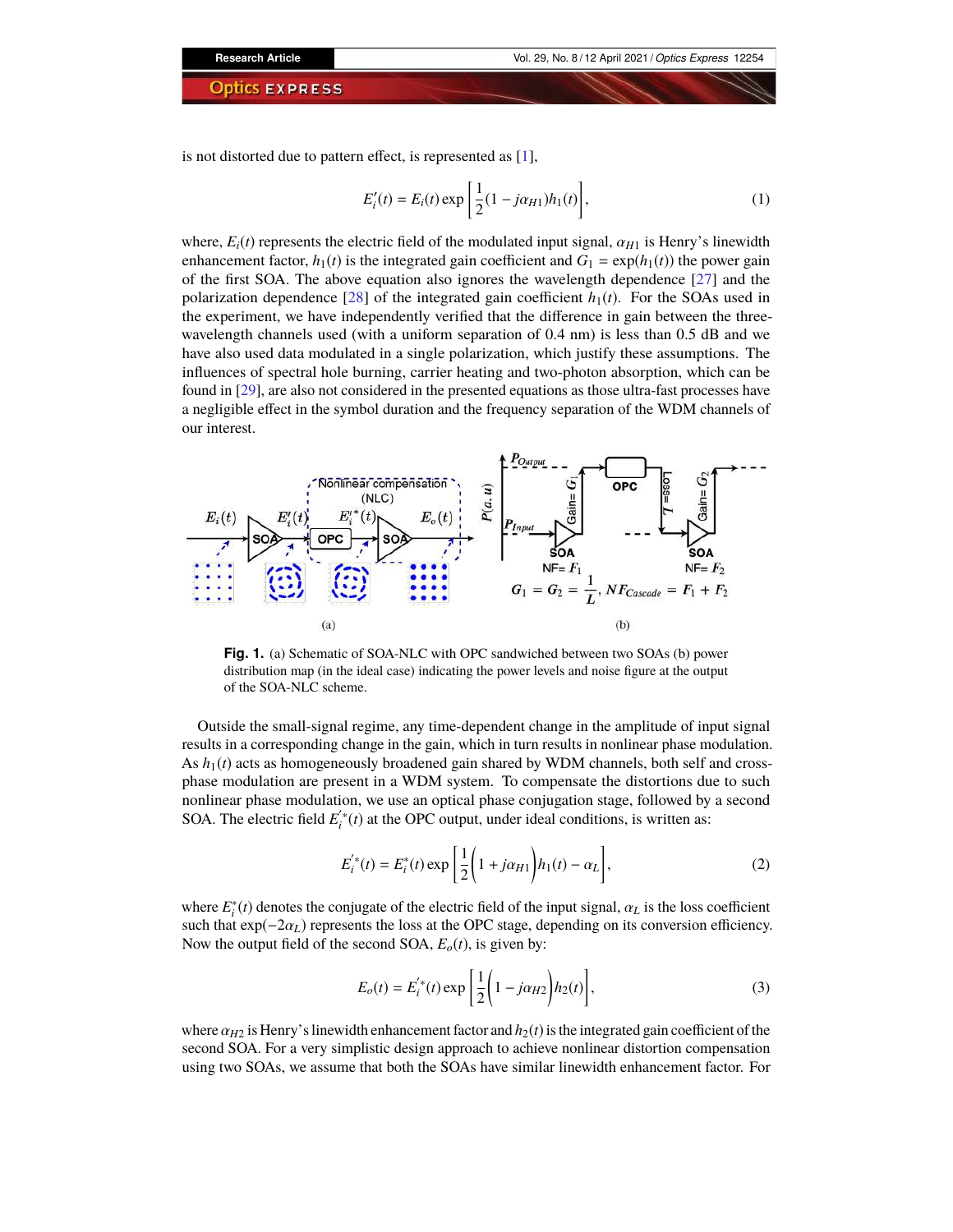a given input power and drive current we also assume  $h_1(t) = h_2(t)$ . Thus the SOA-NLC output can be written as:

$$
E_o(t) = E_i^*(t) \exp\left[h_1(t) - \alpha_L\right],\tag{4}
$$

If the loss in the OPC stage is adjusted by ensuring  $G_1 = \exp(-2\alpha_L)$ , the output of SOA-NLC combination can be expressed as:

$$
E_o(t) = E_i^*(t) \exp\left[\frac{1}{2}h_1(t)\right].
$$
 (5)

Thus the SOA-NLC scheme offers the same power gain  $G_2 = G_1 = \exp(h_1(t))$  as the single-SOA scheme but without the phase distortion. It is noted that amplified spontaneous emission (ASE) noise is added by both the SOAs and is not explicitly included in the equations discussed above.

We assume that the nonlinear distortions that are expected to be compensated for, are dominated by self- and cross-phase modulation (XPM) and the bit-pattern effect is ignored. In the presence of the bit pattern effect, the envelope of the output of the first SOA could be changed with respect to the input. The OPC stage reverses only the phase of the input, while the envelope remains unchanged. The envelope will be further distorted after the second SOA regardless of the OPC stage, invalidating the requirement that  $h_1(t)$  should be equal to  $h_2(t)$ . In other words, such envelope changes do not allow the second SOA to induce similar instantaneous nonlinear distortions as that of the first SOA, which may hamper the effectiveness of the OPC for phase compensation. In this study, we adopt a strategy to focus on the cases where  $h_1(t)$  and  $h_2(t)$  have as similar temporal shape as possible by means of suppressing bit-pattern effects.

The scheme requires the two SOAs to operate at the same gain, and hence the loss in the OPC stage must not be larger than the gain of either of the SOAs. For experiments investigating different input power levels and gain of first SOA, the loss of the OPC stage should be manually adjusted to maintain the requisite gain-loss condition. Since our experiments use two discrete SOAs, we carried out a detailed characterization to identify the operating point, which satisfies the symmetric performances in terms of wavelength, gain and nonlinearity. The ideal power excursion across the different elements are shown in Fig. [1\(](#page-2-0)b). As shown in the figure, considering OPC only as a loss element  $(L = \exp(-2\alpha_L))$ , since the gain compensates for the loss in the OPC stage (*G* = *G*<sub>1</sub> = *G*<sub>2</sub> = 1/*L*), the total noise figure (NF) would be approximately  $F_1 + F_2 - \frac{1}{G}$ . When the gain *G* is large, it is approximately  $F_1 + F_2$ , where  $F_1$  and  $F_2$  are the noise figures of the two SOAs respectively. This approach is expected to provide performance improvement (in terms of BER and  $Q^2$ ) over the single SOA despite the additional ASE noise from the second SOA because of the compensation of the phase distortions.

#### **3. Experimental setup**

Schematic of the experimental setup for three-channel WDM system in a back-to-back configuration with SOA/SOA-NLC is shown in Fig. [2](#page-4-0) where the performance of an SOA amplifier with and without optical phase conjugate based compensator is studied. In the transmitter, three CW lasers (external cavity laser of narrow linewidth  $< 100kHz$ ) at frequencies ( $f_s$ ) 192.65 THz  $\pm$ 50 GHz are modulated with a single polarization IQ modulator at 12 Gbaud, with 16QAM and 64QAM symbols generated by a two-channel arbitrary waveform generator (12 GS/s) with a PRBS  $2^{15} - 1$  pattern, thus generating 3×48 and 3×72 Gbps WDM signal respectively. Data in each of these WDM channels are decorrelated by propagating it through 80 km of single mode fiber, which provides a decorrelation of > 540 ps between the channels. The net input power to the decorrelating 80 km fiber is maintained at 2 dBm to ensure that the signal propagation through the fiber is approximately linear. This decorrelated  $3\times12$  Gbaud 16QAM/64QAM WDM-signal is amplified by the first SOA stage (saturation power,  $P_{sat}$  = 10 dBm).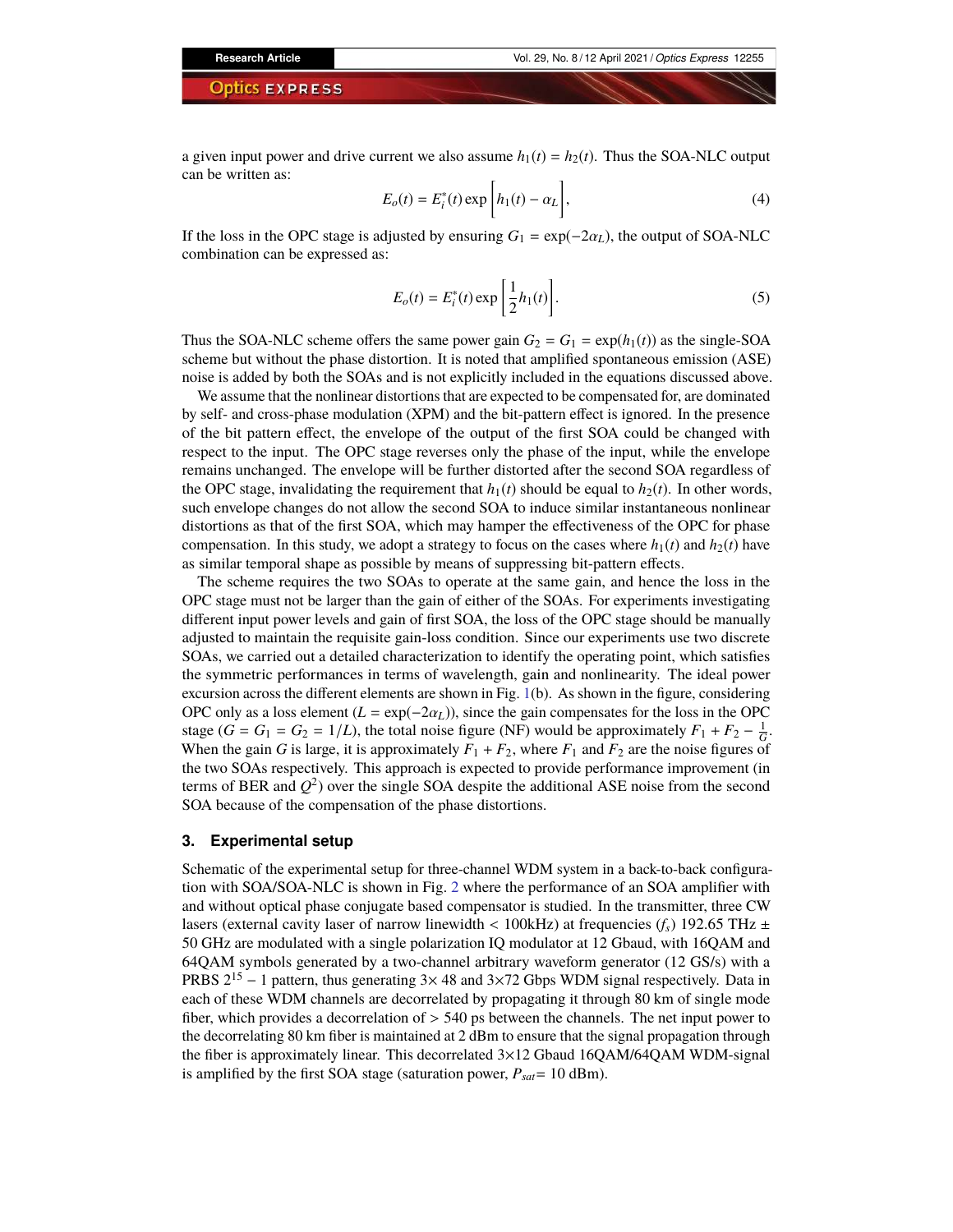

<span id="page-4-0"></span>**Fig. 2.** Schematic of the experimental setup showing the nonlinear distortion compensation using phase conjugation. The block diagram of the OPC is also shown.

The amplified, but the phase distorted output from the first SOA is fed as the input to the OPC stage. For this proof-of-principle study, we choose an OPC using HNLF with minimal distortions and largest bandwidth and conversion efficiency, to ensure that the observed results are only caused by the nonlinear distortions and any observed OSNR degradation is due to the SOAs and not due to OPC. The impact of a simpler OPC implementation with a single pump instead of two pumps and reduced conversion efficiency with lower pump power, on the SOA nonlinear distortion compensation is not investigated in this paper. Such OPC with lower conversion efficiency performs without much penalty for signals with smaller input OSNR values [\[30\]](#page-13-13). Feasibility of OPC using SOA with low pump power (1 mW) has been demonstrated [\[23\]](#page-13-6) and such implementation could make the pump EDFA unnecessary. BPF could also become redundant if pump EDFA is avoided. Notably, a requirement for an EDFA for either the input signal or output conjugate in the OPC set-up is made redundant by ensuring (a) the total loss in the OPC stage is well below the SOA gain over the input power range considered in the experiment, and (b) the input signal power induces negligible distortion in the power range considered at the OPC stage such that the conjugate performance penalty is  $< 0.5$  dB. OPC setup without polarization controllers (PC) could be possible by using polarization maintaining components in polarization diversity configurations [\[31–](#page-13-14)[33\]](#page-13-15). However, low-distortion OPC with SOA for such low OSNR, amplified and distorted signal from SOA is unproven and likely has challenges. This work focuses particularly on the potential of OPC for compensating the nonlinear phase distortion introduced by the SOA.

Light from two pump lasers (frequencies  $f_{P1}$  = 191.7 THz,  $f_{P2}$ =194 THz) is amplified using independent high-power amplifiers, filtered and combined using polarization beam combiner (PBC) to ensure that the pumps entering the HNLF are orthogonally polarized to generate polarization-insensitive OPC [\[19\]](#page-13-2). Irrespective of the polarization states of the three channels at the input of the OPC stage the polarization diverse scheme ensures a polarization-insensitive conjugate generation. It is also ensured that the pump power launched into the 100 m long HNLF is 26 dBm, which is smaller than the Brillouin threshold of the fiber.  $1\%$  of the power is fed to the optical spectrum analyzer through  $8 \times 1$  switch and tap-couplers from all the relevant stages for monitoring the gain values. The OSNR is measured after the pre-amplifier (EDFA2) in the receiver side on an OSA, with RBW of 0.2 nm, noise reference bandwidth of 0.1 nm and the offset wavelength of 0.8 nm from the center channel. The conjugate of the WDM signals with a conversion efficiency (the ratio of phase conjugate power at the output to the signal power at the input of the HNLF in the OPC stage) of -7 dB is generated at a frequency  $(f_c = f_{p1} + f_{p2} - f_s)$ 193.05 ∓ 50 GHz. This estimate, however, does not account for the different path loss differences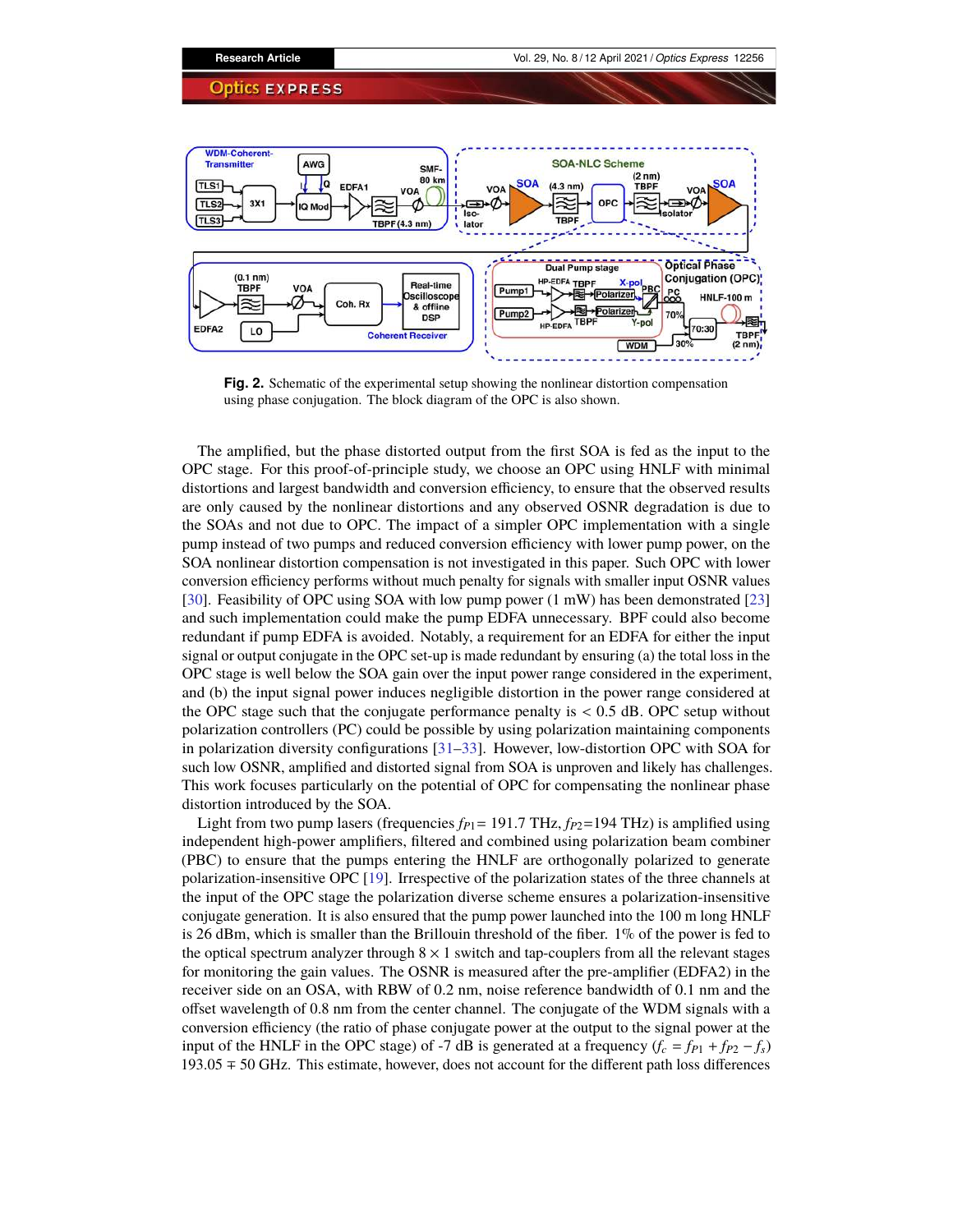expected primarily from the uncalibrated tap couplers (assumed both as ideal 99:1). HNLF being a parametric nonlinear medium and since the noise transfer from the pumps is negligibly small, the OSNR degradation at the OPC stage is negligibly small. The operating points are chosen such that the SOA nonlinear distortions are symmetric with respect to gain and wavelength and the details of this characterization are explained in Appendix [A.](#page-10-0) This characterization is specific to the choice of the SOAs used. The two devices could have well-matched properties if fabricated as a part of the same substrate and processed similarly and in that case, such detailed characterization may not be necessary.

The polarization-dependent loss of both the SOAs is less than 0.5 dB and hence the input state of polarization to each SOA is arbitrarily chosen. We use tunable band-pass filter (TBPF) of bandwidth 4.3 nm as an ASE filter for removing large out of band noise to the OPC stage. We use another TBPF of bandwidth 2 nm after the OPC stage to filter the conjugates, thereby ensuring that there is no signal leakage into the filtered band. Thus, it is to be noted that we use different filter bandwidths for SOA and SOA with OPC experiments. The use of different filter bandwidths is not expected to significantly change the results since the difference in noise power at the input of the two SOAs due to this change in filter bandwidth is not significant enough to change the SOA dynamics at these operating OSNRs. Furthermore, the receiver includes a 0.1 nm narrow bandwidth filter and hence, the ASE noise power at receiver could not be affected by this change in the filter bandwidths.

The output of the second SOA is fed to a polarization diverse-coherent receiver and a real-time oscilloscope (33 GHz and 80 GSa/s). The frequency of the local oscillator laser is adjusted close to that of the WDM signal that is demodulated. Further offline digital signal processing is used to calculate BER and  $Q^2$  values of all the WDM channels. The method used to measure the *Q* 2 -factor from the experimental data is explained in Appendix [B.](#page-11-0) Using the *BER* − *Q* and *OSNR* − *SNR* relations in [\[34\]](#page-13-16) and *BER* − *SNR* relation for m-QAM signals in [\[35\]](#page-13-17) (see Appendix [C\)](#page-11-1), we obtain the theoretical value of  $Q^2$  as 12.3 dB for 16QAM signal at OSNR 16 dB and 13.2 dB for 64QAM at OSNR of 23 dB, at a symbol rate of 12 Gbaud. The lower OSNR values are chosen for theoretical calculation so that it emulates more precisely the noise sources of the distortion in a back-to-back system experiment. The experimental system penalty with respect to the theoretically expected value of  $Q^2$  for a 12 Gbaud 16QAM signal is 2.6 dB and for 64QAM signal is around 4.4 dB. The OPC and the second SOA stage are bypassed for generating the results corresponding to a single SOA. We also compare the performance of a single SOA with that of an SOA with the NLC, when used as an amplifier with a long fiber span. For these experiments, a 160 km long fiber is connected *after* the SOA / SOA-NLC stage. We carried out all the experiments with the same input power at the receiver, which is ensured to be above its sensitivity limit.

#### **4. Results and discussion**

#### *4.1. Back-to-back operation*

We first discuss the results with a 16QAM WDM signal in the back-to-back configuration. Same input power  $P_{in}$  and driving current  $I_{drive}$  (150 mA) are maintained at both the SOAs. The input and output spectra at the OPC stage is shown in Fig. [3.](#page-6-0) The input OSNR to the OPC stage is low (<30 dB) that any additional OSNR degradation from the OPC stage itself (due influences such as low FWM conversion efficiency and limited extinction ratio of pump filters) has insignificant impact on overall OSNR at receiver [\[30\]](#page-13-13). The constellation plots for different stages of the experiments for the first WDM channel (192.60 THz, with phase conjugate at 193.10 THz) are also shown in Fig. [3.](#page-6-0) Input signal power is chosen to be -14.5 dBm, corresponding to an operating regime where the signal is expected to undergo nonlinear distortions, and the operating wavelengths are chosen as per the optimization discussed in Appendix [A.](#page-10-0) The signal constellation is phase distorted after the SOA without NLC. The constellation which is laterally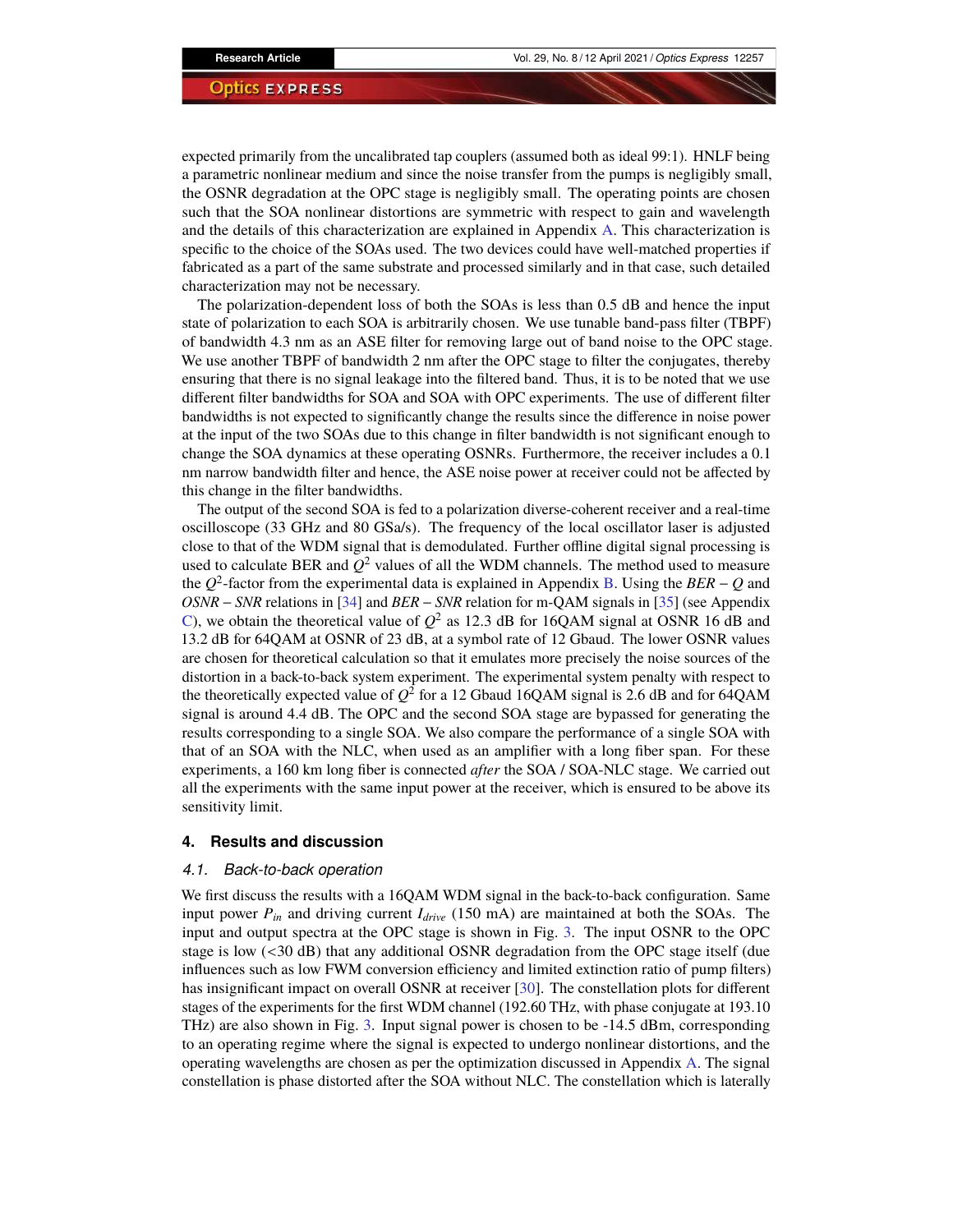inverted at the output of OPC clearly demonstrates a conjugated effect. After the NLC element following the first SOA, a constellation without nonlinear distortion is obtained. The gain (per channel) is found to be  $\approx$  18 dB both for the single SOA and for the SOA-NLC. The OSNR at the SOA-NLC output shows degradation of ∼ 3.2 dB compared to that from single SOA output as expected. The SOA-NLC output with OPC shows low-distortion despite the effective approximate double nonlinear distortion and noise from the pair of cascaded SOAs. This result establishes the effectiveness of the OPC in this scheme.



<span id="page-6-0"></span>**Fig. 3.** Constellations at different stages (Ch1) ; *Pin*= -14.5 dBm and *Idrive*= 150 mA. The spectra at the input of the SOA and the output of the SOA with and without OPC are shown for understanding the changes in the spectra in the presence and absence of OPC stage. The input and output spectra of the OPC stage is also shown with conversion efficiency of -7 dB marked.

#### *4.2. Influence of input power levels*

It may be argued that the nonlinear distortions of the SOA can be minimized by operating in its linear regime, but this could limit the achievable power at the output of the SOA. To identify the range of power inputs where this OPC scheme is beneficial, we further vary the input power to the SOA from -24.5 dBm to -12.5 dBm to obtain the corresponding output power in the range of -5 dBm to +4 dBm. The performance is quantified by evaluating the  $Q^2$  value for each WDM channel, for both single SOA and SOA-NLC. The  $Q^2$  performance for all the three channels as a function of output power is shown in the left y-axis of Fig. [4.](#page-7-0) The plot also shows the OSNR measured at the receiver end as *OSNRout* on the right-side y-axis. The OSNR improves with the increase in output power for both SOA and SOA-NLC cases since the ASE power decreases with an increase in input power. The OSNR of the SOA-NLC output is smaller compared to that of the single SOA output in all the three channels because of the additional noise figure from the second SOA. The difference in OSNR also decreases with an increase in output power due to a decrease in the ASE power. We find poorer  $Q^2$  performance at the low output power values (< 0 dB) with SOA-NLC compared to single SOA. The WDM signals undergo minimal nonlinear distortions at these low output power values and hence the output from the single SOA is expected to have good performance. The output from SOA-NLC, though distortion compensated, experiences larger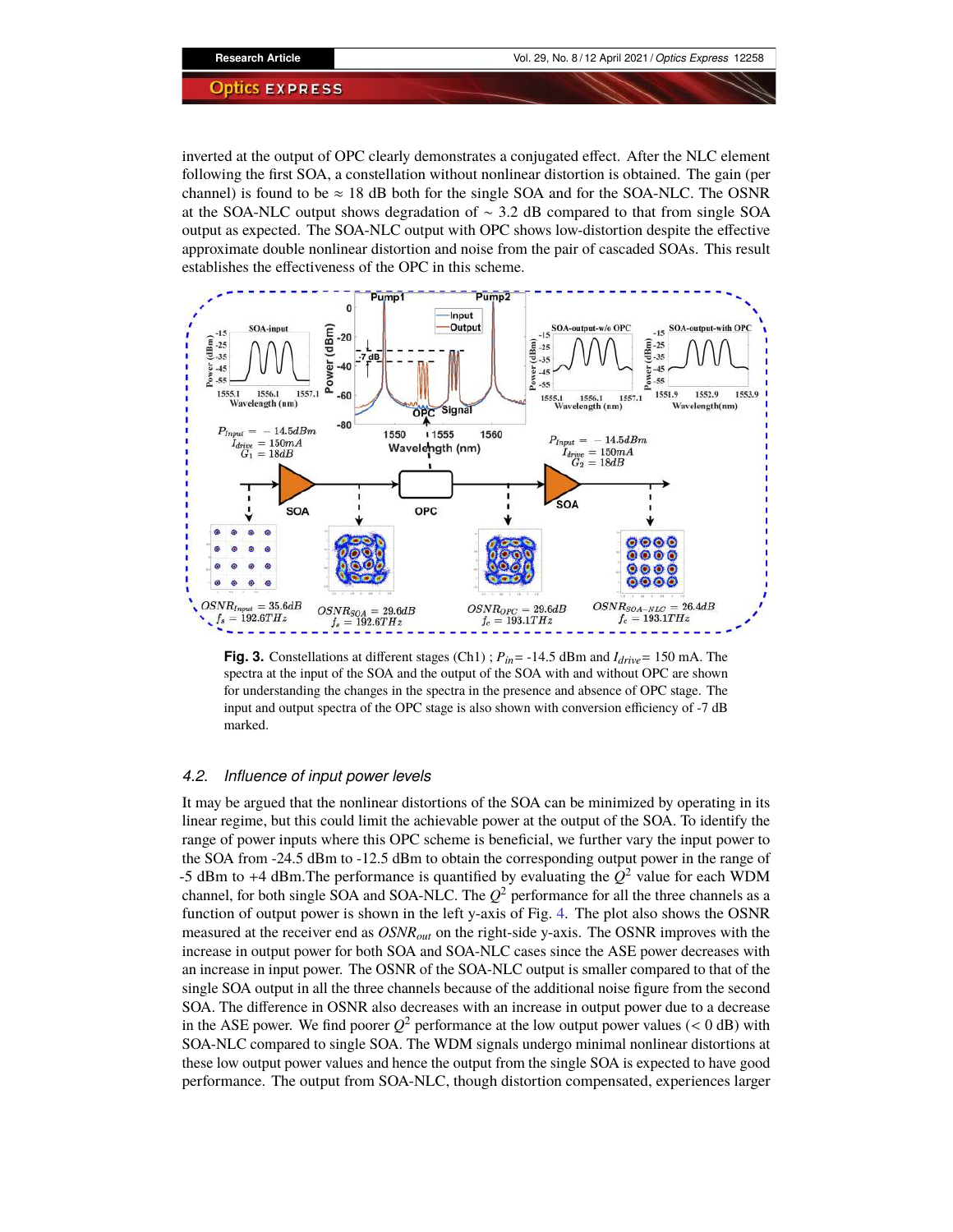noise, and hence smaller  $Q^2$  compared to that of single SOA. With the increase in input power, the output of the single SOA degrades in performance due to a large phase distortion while that of the SOA-NLC improves. The nonlinear distortion is compensated through phase conjugation in the SOA-NLC scheme, and hence, the performance improves with the output power in this case, for all channels. Thus, while comparing the  $Q^2$  values between SOA-NLC and single SOA, the difference in performance decreases with an increase in output power. The region of operation where SOA-NLC outperforms single SOA is shown as a shaded portion in Fig. [4.](#page-7-0) The average improvement is better than 4 dB for an output power of 4 dBm. Thus, irrespective of expected larger nonlinear distortion from cascaded SOAs operating in the similar operating conditions, sandwiching OPC between them is effective in the nonlinear distortion compensation even with the additional noise figure from the second SOA. Even though the performance difference at higher bias currents is not evaluated, we expect similar trends since the compensation with OPC stage is independent of the gain so long as the bit-pattern effect is avoided.



<span id="page-7-0"></span>**Fig. 4.**  $Q^2$  and output OSNR as a function of output power from both SOA and SOA-NLC in back-to-back -3  $\times$  12 Gbaud-16QAM,  $I_{drive}$ = 150 mA: (a) Channel 1, (b) Channel 2, (c) Channel 3. The shaded portion indicates the region of operation where SOA-NLC outperforms single SOA

#### *4.3. Transmission through 160 km fiber*

The practical advantage of the low distortion higher output power capability of the SOA shown in the B2B result is highlighted in this section by carrying out a transmission of the amplified signal through a long length of the fiber. In a practical implementation, the OSNR at the receiver is dominated by that of the pre-amplifier because of the typically low received powers, and thus the OSNR difference between the output of single SOA and SOA-NLC, discussed in the previous section could not influence the data quality even at low input powers. We verify this claim in the following manner. We find that the received OSNR becomes comparable for both SOA and SOA-NLC output with an approximate attenuation >30 dB. As a practical use case, we transmit the amplified signals from both cases through 160 km long fiber (*attenuation* >30  $dB$ ) and compare the  $Q^2$  for a range of input power levels. With this attenuation, the receiver OSNR is found to be comparable (within <1 dB difference) for both the cases, for each value of output power. The results with 16QAM WDM channels for a single SOA and with SOA-NLC are shown in Fig. [5.](#page-8-0) The receiver OSNR is shown in the right-side y-axis and it is evident that the OSNR difference between the two cases is less than a decibel throughout the range of power levels considered. It is ensured that the power launched in both cases are below the nonlinear threshold of the fiber. The  $Q^2$  value as a function of launch power to the fiber (different output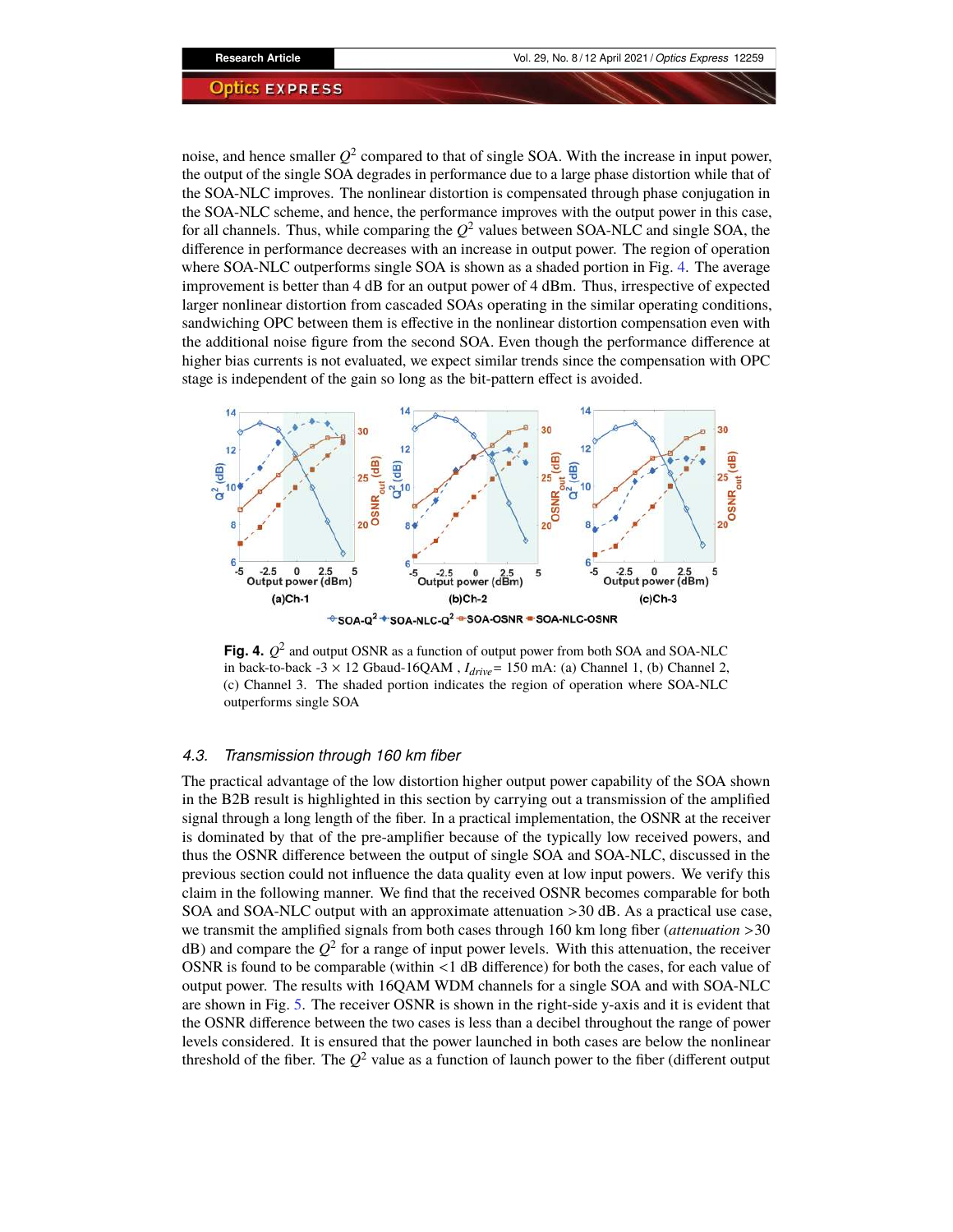power from SOA/SOA-NLC at 150 mA drive current, by varying the SOA input power from -24.5 to -12.5 dBm) for all three channels are shown in Fig. [5.](#page-8-0)



<span id="page-8-0"></span>**Fig. 5.**  $Q^2$  and output OSNR as a function of output power from both SOA and SOA-NLC with 160 km transmission for 3 <sup>×</sup> 12 Gbaud-16QAM , *<sup>I</sup>drive*<sup>=</sup> 150 mA: (a) Channel 1, (b) Channel 2, (c) Channel 3. The shaded portion indicates the region of operation where SOA-NLC outperforms single SOA

The advantage of the SOA-NLC scheme is evident in the nonlinear regime of operation of the SOA (shaded region in Fig. [5\)](#page-8-0), where the output from single SOA shows a degraded performance.  $Q^2$  improvement is 4.5 dB at the largest power margin (4 dBm launched to the fiber, and received power of  $\approx$  -26 dBm) at a receiver OSNR of  $\approx$  23 dB. This is enabled primarily because of the larger received powers with lower distortions. In the linear regime, after transmission through 160 km of fiber since the OSNR at the receiver are comparable, the  $Q^2$  performance difference is less than a decibel for SOA and SOA-NLC. It is interesting to note that, in the nonlinear distortion regime, the SOA-NLC configuration not only outperforms the single SOA, the  $Q^2$  value is also found to be larger than that at the best linear operation of single SOA. These results emphasize the capability of the OPC based nonlinear distortion compensation in SOA for higher power margin and long transmission reach.

#### *4.4. Back-to-back operation with 64-QAM*

We further prove that SOA-NLC using OPC is an efficient method in reducing the SOA nonlinear phase distortion in higher-order QAM with low phase margin by modulating the WDM signals with 64QAM. For the same power levels, the nonlinear distortion tolerance is smaller for 64QAM modulation compared to 16QAM due to its smaller phase margin [\[36\]](#page-13-18). Moreover, the OSNR requirement is higher and hence it is important to study the effect of larger noise figure of SOA-NLC in the distortion compensation for 64QAM modulation. The results in a back-to-back configuration for  $3\times12$  Gbaud 64QAM signal, for the middle channel (Ch2) is shown in Fig. [6.](#page-9-0) The OSNR variation with the output power is shown in Fig.  $6(a)$  $6(a)$  (right y-axis). Output OSNR is such that the noise figure is more with SOA-NLC compared to that of a single SOA device, as explained before. At lower output power levels, the poorer OSNR poses a limit for SOA-NLC performance and hence, the performance below 0 dBm is not shown with SOA-NLC case. The shaded portion in the figure shows the operating regime where SOA-NLC outperforms the single SOA. Since the nonlinear tolerance is smaller for 64QAM modulated signals, even in the low output power values, the  $Q^2$  performance in the single SOA is moderate. This performance limitation is also due to the poorer OSNR at those power levels compared to the high OSNR requirement for 64QAM. For an output power of > 0 dBm, SOA-NLC outperforms single SOA. At a larger output power of 3 dBm, SOA-NLC achieves approximately 3 dB higher *Q* 2 factor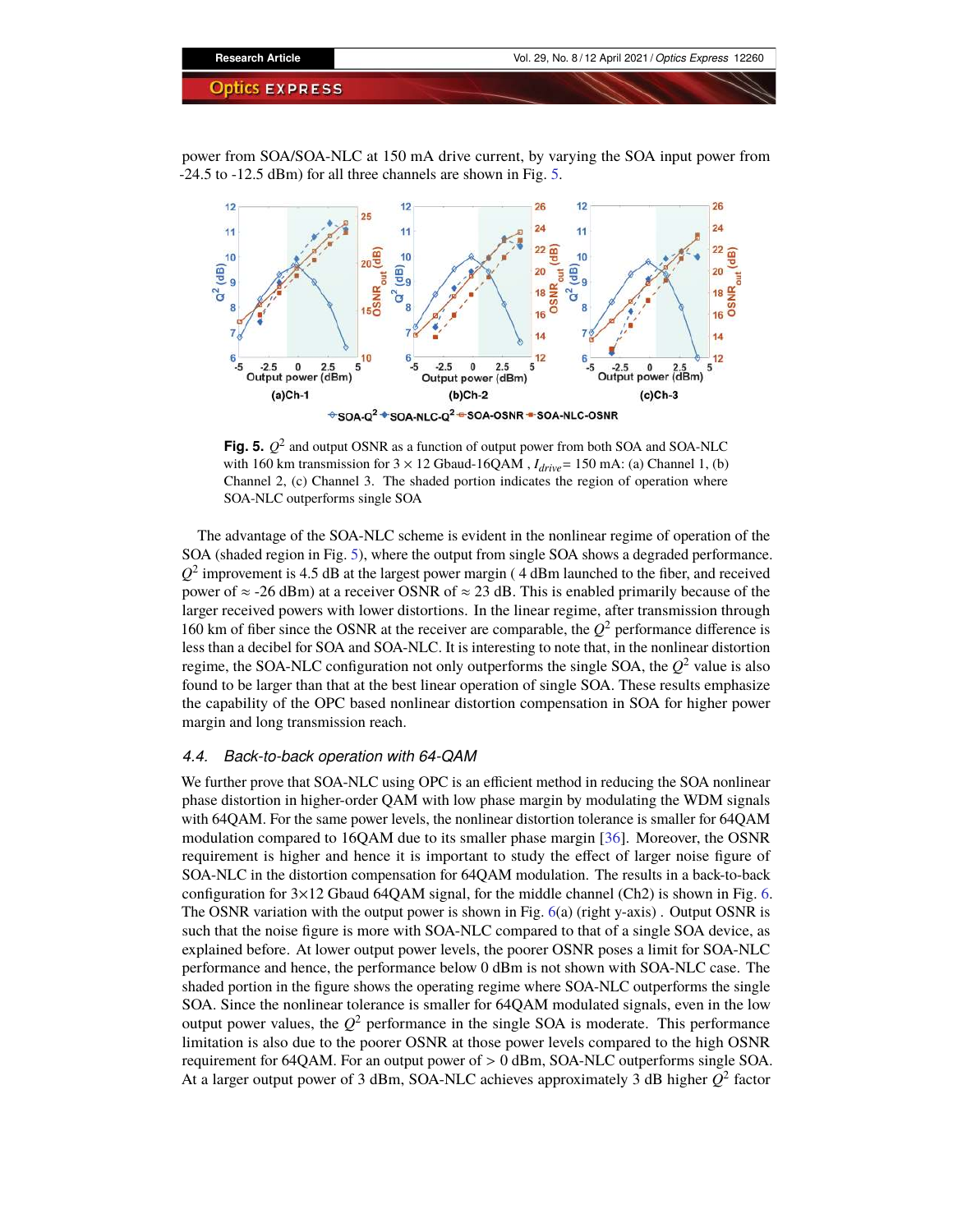over the single SOA, which generally fails to be demodulated by DSP due to excessive nonlinear distortion. Figure [6\(](#page-9-0)b) shows the BER performance as a function of output power for Channel 2 (Ch2), both for a single SOA device and with SOA-NLC scheme. Constellations corresponding to an output power of 1.5 dBm, are shown for single SOA and that for the SOA-NLC, where larger distortion for the single SOA case is evident. One order of magnitude improvement in BER performance is obtained for the SOA-NLC case. The BER performance is below SD-FEC limit, at power levels larger than >1.5 dBm for the SOA-NLC case, while the demodulation fails for SOA without NLC. Even with poorer OSNR compared to single SOA, the SOA-NLC scheme performs better because of (a) the low-phase margin and hence the lower tolerance to input power variance for nonlinear phase distortion (b) the larger output power with distortion compensation.



<span id="page-9-0"></span>**Fig. 6.** (a) *Q* <sup>2</sup> performance and *OSNRout*, (b) BER performance, as a function of output power for back-to-back-  $3 \times 12$  Gbaud-64QAM, Ch-2: The shaded portion indicates the region of operation where SOA-NLC outperforms single SOA. The SD-FEC is marked as a dashed line (BER=  $3.8 \times 10^{-2}$ ).

#### **5. Discussion**

We have presented the detailed experimental results to prove that the nonlinear distortions from an SOA can be significantly suppressed when two similar SOAs are used with an OPC stage sandwiched between them. The operating condition for this SOA-NLC scheme should be such that the two SOAs should operate in a similar nonlinear regime. Since our experiments use two discrete SOAs, we carried out a detailed characterization to identify the operating point. A practically feasible way forward would be to use two SOAs, fabricated in the same substrate under similar conditions to ensure the same structural and functional properties. This will enable Henry's linewidth enhancement factor of the two SOAs to be similar and the symmetric and wavelength-independent operation will be possible with much more flexibility. We would also like to reiterate that the proposed scheme is expected to enable such large nonlinear distortion compensation only in the absence of the bit-pattern effect. Whenever the gain-recovery of the SOA is longer than the time scales at which the symbol changes, the consequent amplitude distortions cannot be compensated by the proposed OPC scheme. In the presence of bit-pattern effects, the envelope of the signal at the input and output of the first SOA will be different, which will make it difficult to carry out a distortion cancellation in the second SOA stage after the OPC. However, even for such a slower gain response case, if the pattern effects are well suppressed by some other means while entailing nonlinear phase distortions, the OPC based SOA NLC could be still effective. Investigation of its effective range for the slow SOAs would be a subject of future investigation. While a high-performance broadband OPC set-up was implemented with HNLF for this proof of principle experiment investigating the efficacy of OPC for compensating nonlinear distortion in SOAs, which could potentially be replaced with SOA [\[23\]](#page-13-6). All-SOA solution for compensating nonlinear distortion, could reduce the power consumption and allow flexible on-chip integration with a smaller footprint.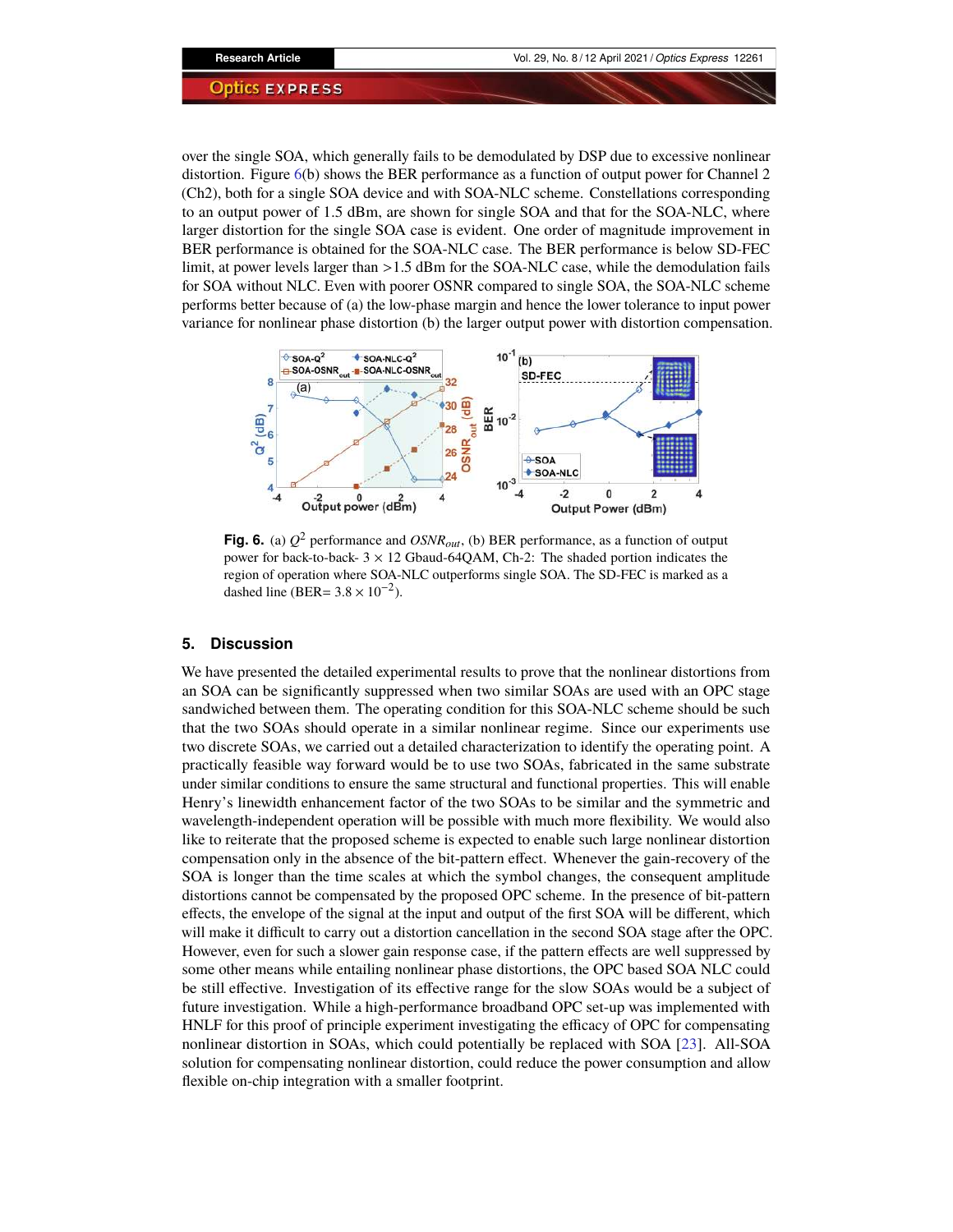#### **6. Conclusion**

In summary, we have proved experimentally that the nonlinear distortions from an SOA can be significantly suppressed when two SOAs are used with an OPC stage sandwiched between them. Irrespective of the larger ASE noise from two cascaded SOAs, the OPC was proved to be capable of reducing nonlinear distortions from the SOAs even overcoming the additional ASE noise. The attenuation associated with the OPC and the additional SOA intrinsically worsen the ASE noise figure of this scheme. However, this was mostly inconsequential for 160km transmission. Here, we should note that symbol-period, longer than the gain recovery time of the SOAs was chosen to suppress the bit-pattern effects. Thus, the scheme is expected to perform at its best for any system with a symbol-rate smaller than the inverse of the gain recovery time of the SOAs under consideration. The efficacy of the scheme for higher order modulation format (> 64QAM) need to be studied in future. In the 16QAM back-to-back configuration, although the single SOA case outperforms the OPC-NLC case in the low power region due to (a) the larger OSNR difference between the two and (b) low distortions, superiority reverses at a larger output power where the nonlinear distortion per SOA grows with increasing OSNR. In fact, the average  $Q^2$  improvement more than 4 dB was observed for an output power of 4 dBm. With comparable receiver OSNR with 160 km fiber transmission,  $Q^2$  performance at a larger output power of SOA-NLC was better than that of single SOA even at its low power linear operating regime. With higher-order QAM (64QAM) having low-phase margin and low nonlinear phase noise tolerance, SOA-NLC outperformed single SOA in a back-to-back configuration with an improved  $Q^2$  value by 3 dB at an output power of 3 dBm. These results show the capability of optical phase conjugation enabling large output power with low-distortion from semiconductor optical amplifiers in low WDM channel count applications.

### <span id="page-10-0"></span>**A. Appendix**

The SOA-NLC scheme works most effectively when the two SOAs have symmetric performances in terms of wavelength, gain and nonlinearity as discussed in Section [2.](#page-1-0) We present the details of identifying the operating regimes- in terms of wavelengths and gain values. These experiments are carried out with QPSK modulation of symbol-rate 12 Gbaud with a PRBS  $2^{15} - 1$  pattern. QPSK modulation is chosen so that its larger phase margin allows a larger input power dynamic range for the nonlinear characterization. Though the characterization is shown for a drive current of 250 mA, the symmetric properties of two SOAs are not expected to be drastically different at different drive currents.

We first quantify the gain as a function of input power for all three channels in both SOAs. Across all the three channels, the gain reduces with increase in total input power for both the SOAs. The slope of the gain saturation curves (Fig. [7\(](#page-11-2)a) & (b)) are similar for both the SOAs and for all the three channels, but the 3-dB saturation powers are found to be slightly different. To identify the optimal choice of WDM wavelength for the proof of concept demonstration, we measure the performance of the amplified signal in terms of  $Q^2$  at the output of the SOA for an input power of -12 dBm and drive current of 250 mA. The frequency of all the three WDM channels is tuned in this experiment while maintaining the channel separation to be 50 GHz (the middle WDM channel (CH2) at the center frequency is shown here for the reference). As evident in Fig. [7\(](#page-11-2)a)  $\&$  (b), this input power level is high enough to make the operating conditions nonlinear. Figure [7\(](#page-11-2)c) shows the  $Q^2$  measured for all the three channels for both the SOAs, under the same operating condition (input power of -12 dBm drive current of 250 mA), but operated independently. Frequency of all the three WDM channels is tuned (CH2 is shown here) while maintaining the WDM channel spacing. SOA1- is found to be more resilient to wavelength change in terms of the  $Q^2$  performance. The output channel flatness and hence the channel performance in SOA2 is found to be wavelength-dependent. On further investigation, we found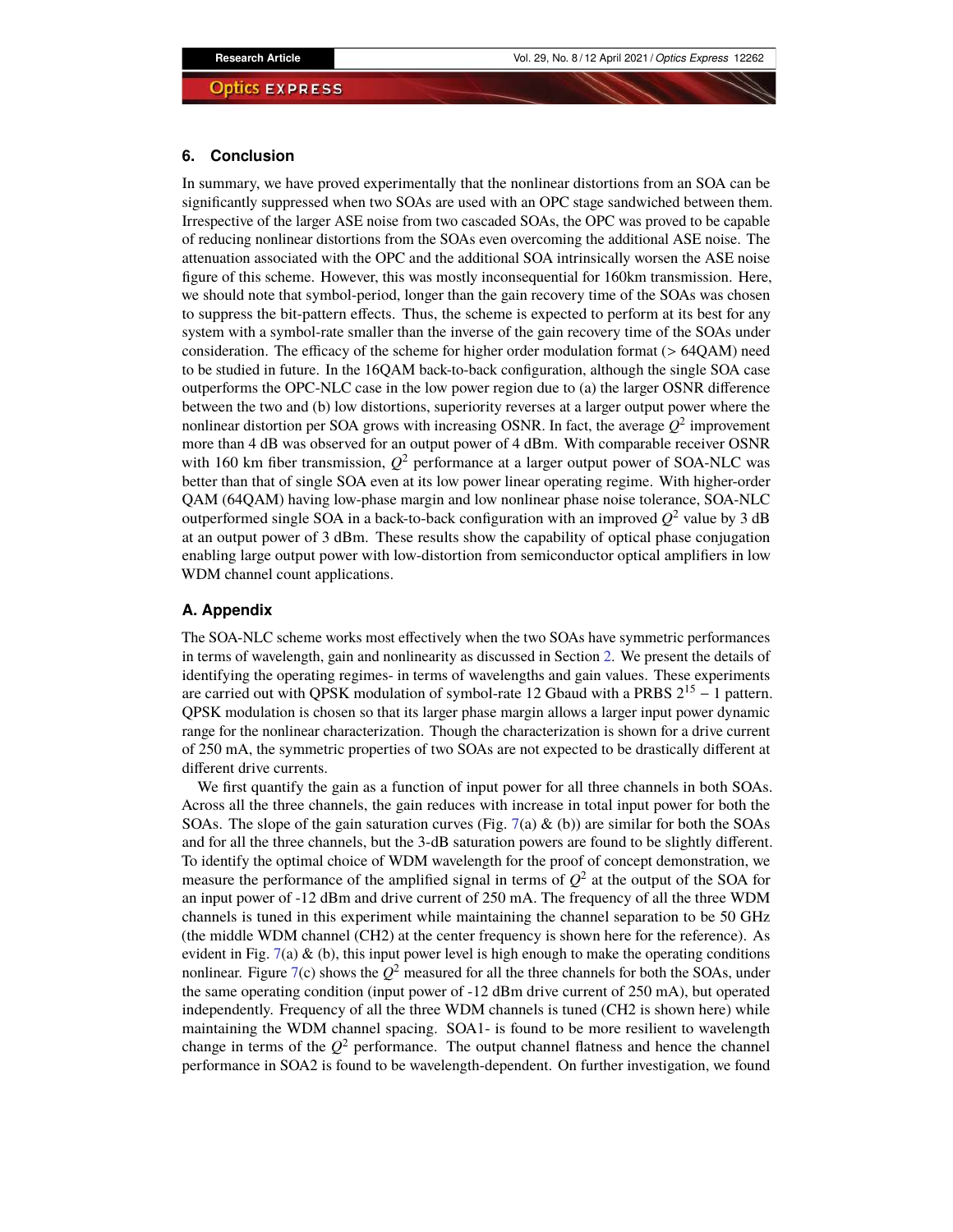that this specific SOA has a significantly larger gain ripple in its ASE spectrum (not shown here), possibly due to higher reflections from end facets, leading to wavelength dependent channel performance. The *Q* <sup>2</sup> performance is also found to progressively decrease with increase in the center frequency in both the SOAs (as shown in Fig.  $7(c)$  $7(c)$ ) due to the nature of the gain spectrum. Hence, the lowest frequency which provides larger  $Q^2$  and similar performance across the three channels need to be identified. This condition is satisfied at the frequency 192.65 THz and is chosen as the center frequency of the WDM system. The optical phase conjugate frequencies are designed such that those are in the nearest frequencies as that of the signal and that the  $Q^2$ factor difference between the signal and the conjugate is minimal. Thus the center frequency of conjugates is chosen at 193.05 THz where the performance deviation across the channels for one of the two SOAs is minimum. These frequencies are marked with dotted circles in the Fig. [7\(](#page-11-2)c). The pump frequencies in the OPC stage are chosen to achieve this conjugate frequency, for the chosen signal frequency. The residual differences in the channels flatness at the output of the SOAs even at the optimal wavelengths chosen could lead to differences in performances in these channels. SOA1 is more flexible in terms of wavelength dependence (Ref. Figure [7](#page-11-2) (c). Thus the SOA1 is chosen to be the device after the OPC stage where the design flexibility in terms of the input parameters is limited. The overall loss of the OPC stage is adjusted so that the input power to the two SOA stages are the same. Note that, this process of optimal choice is very elaborate only because we used two independent commercial SOAs for this proof-of-principle experiment. In a practical implementation, when the two SOAs are grown on the same substrate and similarly processed, this characterization could be much simpler.



<span id="page-11-2"></span>**Fig. 7.** SOA characterization at *<sup>I</sup>drive*<sup>=</sup> 250 mA with 3<sup>×</sup> 12 Gbaud QPSK: Gain as a function of input power for (a) SOA1 and (b) SOA2, (c)  $Q^2$  of three channels across the C-band wavelength for two SOAs. The signal frequency (192.65 THz) and the conjugate frequency (193.05 THz) used for the experiments are marked in dotted circles.

#### <span id="page-11-0"></span>**B. Appendix**

The *Q* factor is calculated from the waveform assuming that the distribution at each amplitude level is a simple Gaussian function. The *Q*-factor of a *k*-level PAM signal is defined as follows,

$$
Q = \frac{1}{k-1} \sum_{i=1}^{i=k-1} \frac{|\mu_i - \mu_{i+1}|}{\sigma_i + \sigma_{i+1}},
$$
\n(6)

<span id="page-11-1"></span>where, the  $\mu_i$  is the mean and  $\sigma_i$  is the variance of the Gaussian function at  $i^{th}$  amplitude level. For m-QAM signals, the *Q*-factor is calculated for both in-phase  $(Q_R)$  and quadrature  $(Q_I)$  waveform. Further the net *Q* is calculated as  $Q = \sqrt{Q_I^2 + Q_R^2}$ , and then  $Q^2$  in dB is  $Q^2$  [dB] = 20 log<sub>10</sub>(*Q*).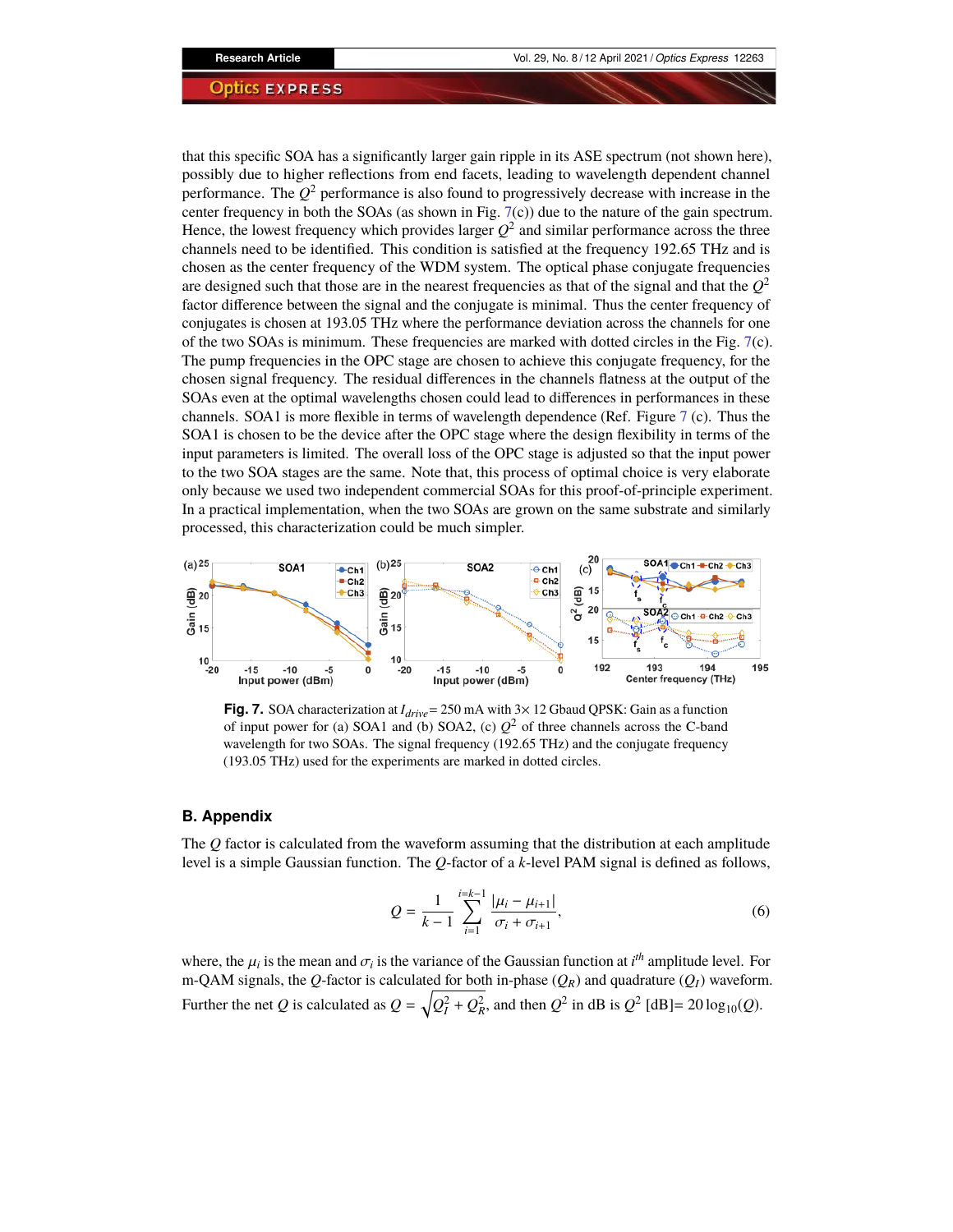### **C. Appendix**

The theoretical BER is calculated as [\[35\]](#page-13-17):

$$
BER = \frac{2}{\log_2(M)} \left( 1 - \frac{1}{\sqrt{M}} \right) \operatorname{erfc} \left( \sqrt{\frac{3 \times SNR}{2(M-1)}} \right) \tag{7}
$$

where,  $M = 16$  for 16QAM and  $M = 64$  for 64QAM signals, *SNR* represents the electrical SNR related to OSNR as [\[34\]](#page-13-16):

$$
SNR = \frac{2 \times B_{ref} \times OSNR}{p \times R_s}.
$$
\n(8)

 $B_{ref}$ - the reference bandwidth in GHz for OSNR calculation (12.5 GHz),  $R_s$ - symbol-rate of the signal,  $p = 1$  for single polarization and OSNR of the signal expressed in the linear scale.

Now, *Q* can be theoretically estimated from *BER* − *Q* relation as [\[34\]](#page-13-16):

$$
BER = \frac{1}{2} \operatorname{erfc} \left( \frac{Q}{\sqrt{2}} \right) \tag{9}
$$

 $Q^2$  is calculated from Eq. (9) and converted to logarithmic scale.

**Funding.** Department of Science and Technology, Ministry of Science and Technology, India; Ministry of Electronics and Information technology (MEITY-PHD-2695, Visvesvaraya PhD Scheme); Ministry of Human Resource Development (SPARC).

**Disclosures.** The authors declare no conflicts of interest.

#### **References**

- <span id="page-12-0"></span>1. J. Renaudier and A. Ghazisaeidi, "Scaling capacity growth of fiber-optic transmission systems using 100+nm ultra-wideband semiconductor optical amplifiers," [J. Lightwave Technol.](https://doi.org/10.1109/JLT.2019.2894579) **37**(8), 1831–1838 (2019).
- <span id="page-12-1"></span>2. J. Xu, X. Zhang, and J. Moerk, "Investigation of patterning effects in ultrafast SOA-based optical switches," [IEEE J.](https://doi.org/10.1109/JQE.2009.2027341) [Quantum Electron.](https://doi.org/10.1109/JQE.2009.2027341) **46**(1), 87–94 (2010).
- <span id="page-12-2"></span>3. M. Amaya and A. Sharaiha, "Crosstalk pattern penalty reduction at 2.5Gb/s in an SOA employing an assist light around gain transparency wavelength," [Opt. Commun.](https://doi.org/10.1016/j.optcom.2005.12.017) **261**(2), 240–244 (2006).
- <span id="page-12-3"></span>4. E. A. Patent, J. J. G. M. van der Tol, Y. S. Oei, M. K. Smit, M. L. Nielsen, J. Mork, and J. J. M. Binsma, "Integrated SOA-MZI for pattern-effect-free amplification," [Electron. Lett.](https://doi.org/10.1049/el:20050275) **41**(9), 549–551 (2005).
- <span id="page-12-4"></span>5. T. Akiyama, N. Hatori, Y. Nakata, H. Ebe, and M. Sugawara, "Pattern-effect-free semiconductor optical amplifier achieved using quantum dots," [Electron. Lett.](https://doi.org/10.1049/el:20020716) **38**(19), 1139–1140 (2002).
- <span id="page-12-5"></span>6. D. F. Bendimerad and Y. Frignac, "Numerical investigation of SOA nonlinear impairments for coherent transmission systems based on SOA amplification," [J. Lightwave Technol.](https://doi.org/10.1109/JLT.2017.2772223) **35**(24), 5286–5295 (2017).
- <span id="page-12-6"></span>7. W. Hong, M. Li, X. Zhang, J. Sun, and D. Huang, "Noise Suppression Mechanisms in Regenerators Based on XGC in an SOA With Subsequent Optical Filtering," [IEEE J. Sel. Top. Quantum Electron.](https://doi.org/10.1109/JSTQE.2011.2143697) **18**(2), 935–949 (2012).
- 8. A. Bhardwaj, C. R. Doerr, S. Chandrasekhar, and L. W. Stulz, "Reduction of nonlinear distortion from a semiconductor optical amplifier using an optical equalizer," [IEEE Photonics Technol. Lett.](https://doi.org/10.1109/LPT.2004.823747) **16**(3), 921–923 (2004).
- 9. C. Tai, S. L. Tzeng, H. C. Chan, and W. I. Way, "Reduction of nonlinear distortion in MQW semiconductor optical amplifier using light injection and its application in multichannel M-QAM signal transmission systems," [IEEE](https://doi.org/10.1109/68.662610) [Photonics Technol. Lett.](https://doi.org/10.1109/68.662610) **10**(4), 609–611 (1998).
- 10. H. H. Lu, W. J. Wang, H. S. Su, and C. T Wang, "Reduction of semiconductor optical amplifier induced distortion and crosstalk in a 1.3-*µ*m WDM transport system," [IEEE Photonics Technol. Lett.](https://doi.org/10.1109/LPT.2003.809946) **15**(5), 775–777 (2003).
- <span id="page-12-7"></span>11. M. M. Resende, P. Tovar, G. C. Amaral, and J. P. von der Weid, "Overcoming the maximum amplification limit of coherent optical pulses in semiconductor optical amplifiers with time-polarization multiplexing," [Opt. Eng.](https://doi.org/10.1117/1.OE.56.11.110502) **56**(11), 1  $(2017)$
- <span id="page-12-8"></span>12. F. Hamaoka, S. Okamoto, M. Nakamura, A. Matsushita, and Y. Kisaka, "Adaptive compensation for SOA-induced nonlinear distortion with training-based estimation of SOA device parameters," **pp. 1-3**, ECOC (2018).
- 13. A. Ghazisaeidi and L. A. Rusch, "On the efficiency of digital back-propagation for mitigating SOA-induced nonlinear impairments," [J. Lightwave Technol.](https://doi.org/10.1109/JLT.2011.2165938) **29**(21), 3331–3339 (2011).
- 14. F. Vacondio, A. Ghazisaeidi, A. Bononi, and L. A. Rusch, "Low-complexity compensation of SOA nonlinearity for single-channel PSK and OOK," [J. Lightwave Technol.](https://doi.org/10.1109/JLT.2009.2036868) **28**(3), 277–288 (2010).
- <span id="page-12-9"></span>15. Y. Lin, E. Giacoumidis, S. O'Duill, and L. P. Barry, "DBSCAN-based clustering for nonlinearity induced penalty reduction in wavelength conversion systems," [IEEE Photonics Technol. Lett.](https://doi.org/10.1109/LPT.2019.2942961) **31**(21), 1709–1712 (2019).